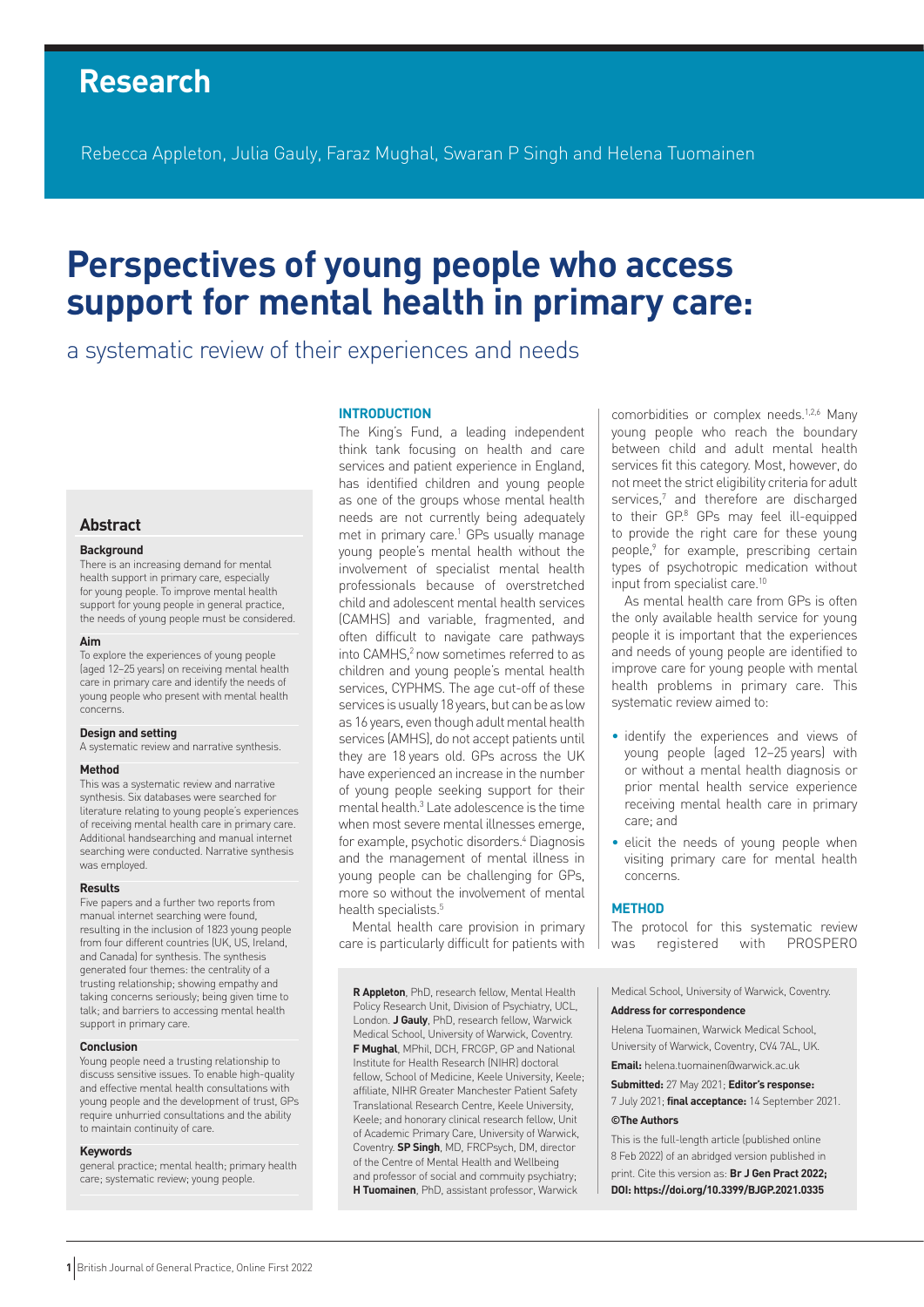## **How this fits in**

There is increasing demand for primary care-based mental health support for young people, especially for those with prior mental health service use experience. This systematic review explored young people's experiences of support for their mental health in primary care and identified facilitators and barriers for accessing mental health care. Four themes were generated: the centrality of a trusting relationship; showing empathy and taking concerns seriously; being given time to talk; and barriers to accessing mental health support in primary care. New funding within primary care networks enables the employment of mental health practitioners based in general practices. This is an opportunity to increase mental health provision for young people in primary care.

(CRD42020192845) and is reported according to PRISMA quidelines.<sup>11</sup>

## **Search strategy**

A search strategy was developed in collaboration with a specialist librarian and included search terms relating to general practice, young people, mental health, and experiences of services and was refined following scoping searches (Medline search strategy, see Supplementary Table S1). To ensure no relevant reference is missed, six bibliographic databases were searched: Embase, Medline, PsycINFO, Web of Science, ASSIA, and CINAHL from their inception to June 2020. Medical Subject Headings (MeSH) and title, abstract, and keyword screening was conducted.

The reference lists of included studies were handsearched for additional relevant studies. A manual internet search for any relevant reports that met the study inclusion criteria was undertaken.

## **Eligibility criteria**

A broad inclusion criteria was adopted for this review, including grey literature. However, because of resource constraints, it was decided papers not published in English would be excluded. Full details of the inclusion and exclusion criteria are shown in Box 1.

## **Study selection**

Search results were imported into a reference management tool (Endnote) for de-duplication before the first stage of screening by title and abstracts. Four authors of this article reviewed the papers:

one screened 100% of records, a second screened 50%, and two further authors reviewed 25% each. Any references that met the inclusion criteria, or where there was some uncertainly about eligibility were then screened using their full text. Full-text screening was conducted independently, with the first author screening 100%, and the second and third author screening 50% each. Discrepancies were resolved by consensus through discussion among all reviewers. The numbers of studies included/ excluded within each stage of the selection process are outlined in Figure 1.

## **Quality assessment**

Quality assessment of included studies was conducted independently by two authors using the Mixed Methods Appraisal Tool (MMAT).12 Papers were categorised as high, medium, or low quality as specified in Gauly et al.<sup>13</sup> Qualitative and quantitative studies, for which five MMAT criteria exist for each, were grouped into high, medium, or low quality if they met 4–5, 3, or 1–2 criteria, respectively.13 For mixed-methods studies, where there are 15 (in one case 20) criteria, papers were divided into high, medium, or low quality if they fulfilled 11–15 (12–20), 8–10 (9–12), or 1–7 (1–8) criteria.13

## **Data extraction**

A data extraction form was created using Microsoft Excel and piloted before independent completion by two reviewers. Extracted data included author, year of publication, country of origin, study aim, population, participant characteristics, study design, mental health concern, or outcomes/ evaluation (experiences, perspectives, needs).

## **Data synthesis**

Elements of the narrative synthesis framework of Popay  $et al<sup>14</sup>$  was used to quide the analysis. This included summarising the characteristics and key findings of included studies, exploring patterns across included studies, and the generation of themes. A narrative synthesis was chosen as this is a common approach to integrate both qualitative and quantitative data.<sup>15</sup>

## **RESULTS**

A total of five papers $16-20$  from database searches were included, and two reports from manual internet searching, the YMCA Right Here project report<sup>21</sup> and a Scottish Youth Parliament report<sup>22</sup> (Figure 1).

## **Study details**

The characteristics of included studies are shown in Table 1. The seven studies

## **Box 1. Inclusion and exclusion criteria**

#### **Inclusion criteria**

• Studies containing primary qualitative or quantitative data regarding the experiences of young people (age 12–25 years) accessing support for their mental health from general practice.

## **Exclusion criteria**

- Studies that did not contain primary data (for example, review articles, opinion pieces, conference abstracts, or case studies).
- Studies not focused on young people with mental health concerns.
- Studies that focused only on prospective views of primary care-based mental health care.
- Studies that involved people outside of the ages of 12–25 years (or data not broken down by age group).
- Studies not published in English.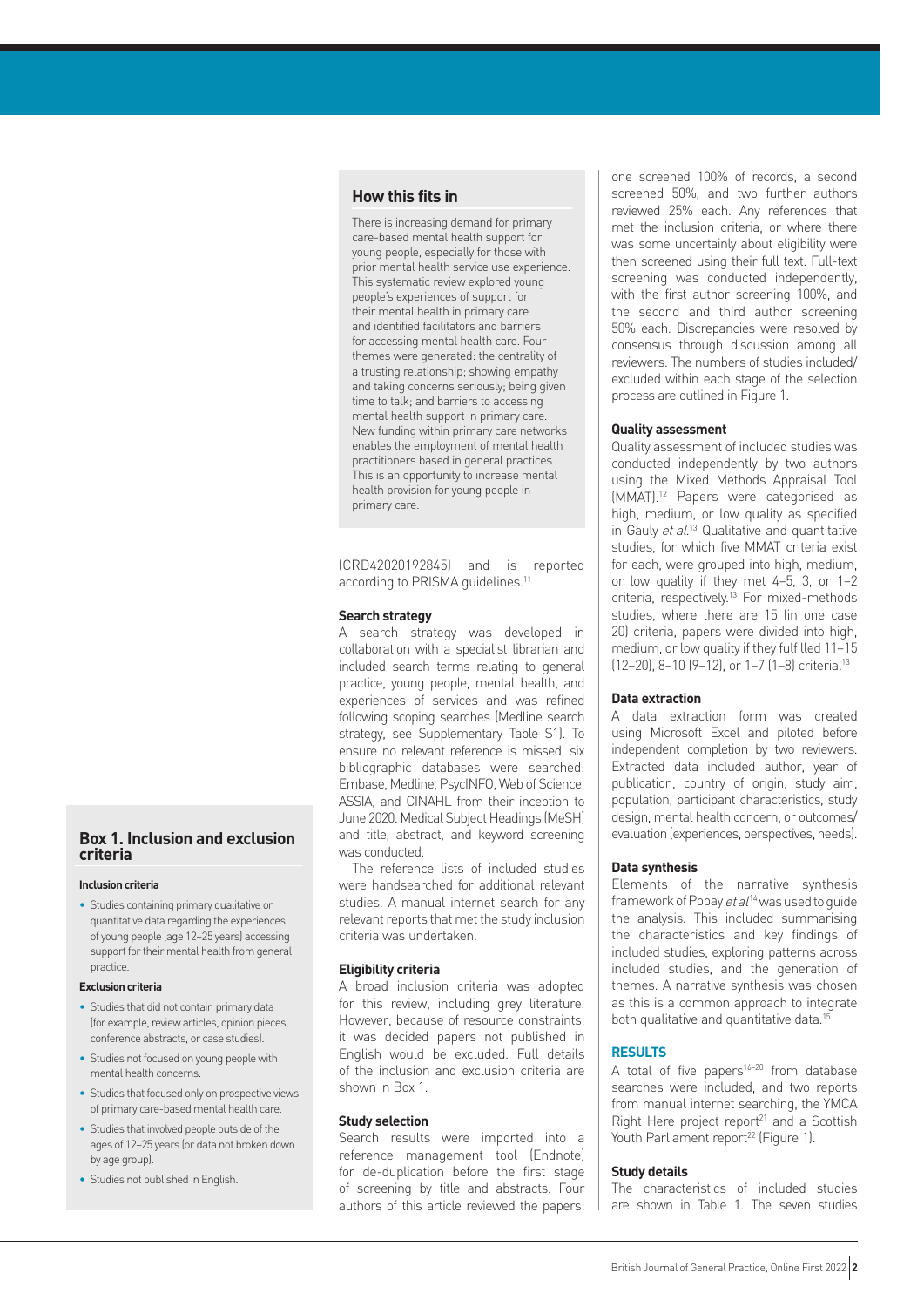

**Figure 1. Prisma flow diagram.**

included involved 1823 young people from four different countries, the UK,16,19,21,22 the US,17 Ireland18 and Canada.20 All studies used a qualitative or mixed-methods design and covered a range of mental health problems, including self-harm,<sup>16</sup> body image and eating concerns,17 and psychosis.19 Two papers and the reports were not limited to a specific diagnosis and included all young people with mental health or substance misuse concerns.18,20–22 Two papers also included young people with secondary mental health service use experiences.<sup>19,20</sup>

## **Quality assessment**

The methodological quality of all included studies was high. Supplementary Table S2 shows the scores for each of the studies.

#### **Synthesis of findings**

Four themes were generated on the experiences and needs of young people when presenting to primary care for mental health concerns (Figure 2). The themes are outlined below, accompanied by illustrative quotations. The age and sex of quote identifiers have been given where possible, but most sources did not specify this information.

The centrality of a trusting relationship. A trusting relationship between the young

person and their GP was identified as a key facilitator to accessing mental health support in primary care. Participants reported positive relationships with their GP because of good continuity of care and a long-term patient–doctor relationship. For example, participants emphasised how the trusting relationship between them and their doctor enabled them to access early support for their mental health:

'My GP now is cool - she's awesome. I just sit there and she's like "so what do you want?".'21

Reassurance from the GP often resulted in positive experiences of the consultation:

'Dr.  $X$  ... told me ... "if a pill had [the capacity to change] the colour of a person's eyes differently, you'd be amazed by the amount of different colours of eyes walking past you", so that was very reassuring to be given that analogy.<sup>'18</sup> (male, aged 19 years)

Participants also identified the importance of being involved in decisions around their care and being able to discuss treatment options with their doctor. Young people respected doctors who treated them:

 $\dot{m}$  more like an adult than a child.<sup>'21</sup>

Showing empathy and taking concerns seriously. Young people reported wanting GPs to listen to their concerns with empathy and make them feel comfortable discussing sensitive information, which facilitated discussions around mental health:

'In fact I find it easier to talk to him [GP] about my depression than any other health worker I see. That's because he acknowledges my feelings and he empathises with me.'21

In contrast, several participants felt judged and dismissed by their GPs and felt that GPs were insensitive to their concerns about their mental health problems. For example, one participant reported:

'I feel that my health care provider doesn't consider my issues prevalent or pressing issues.'17 (aged 22 years)

A key finding across several studies<sup>16,17,21</sup> was the need for GPs to take young people's concerns seriously during an assessment:

'I think they [clinicians] can be thinking like…what problems can you have 'cause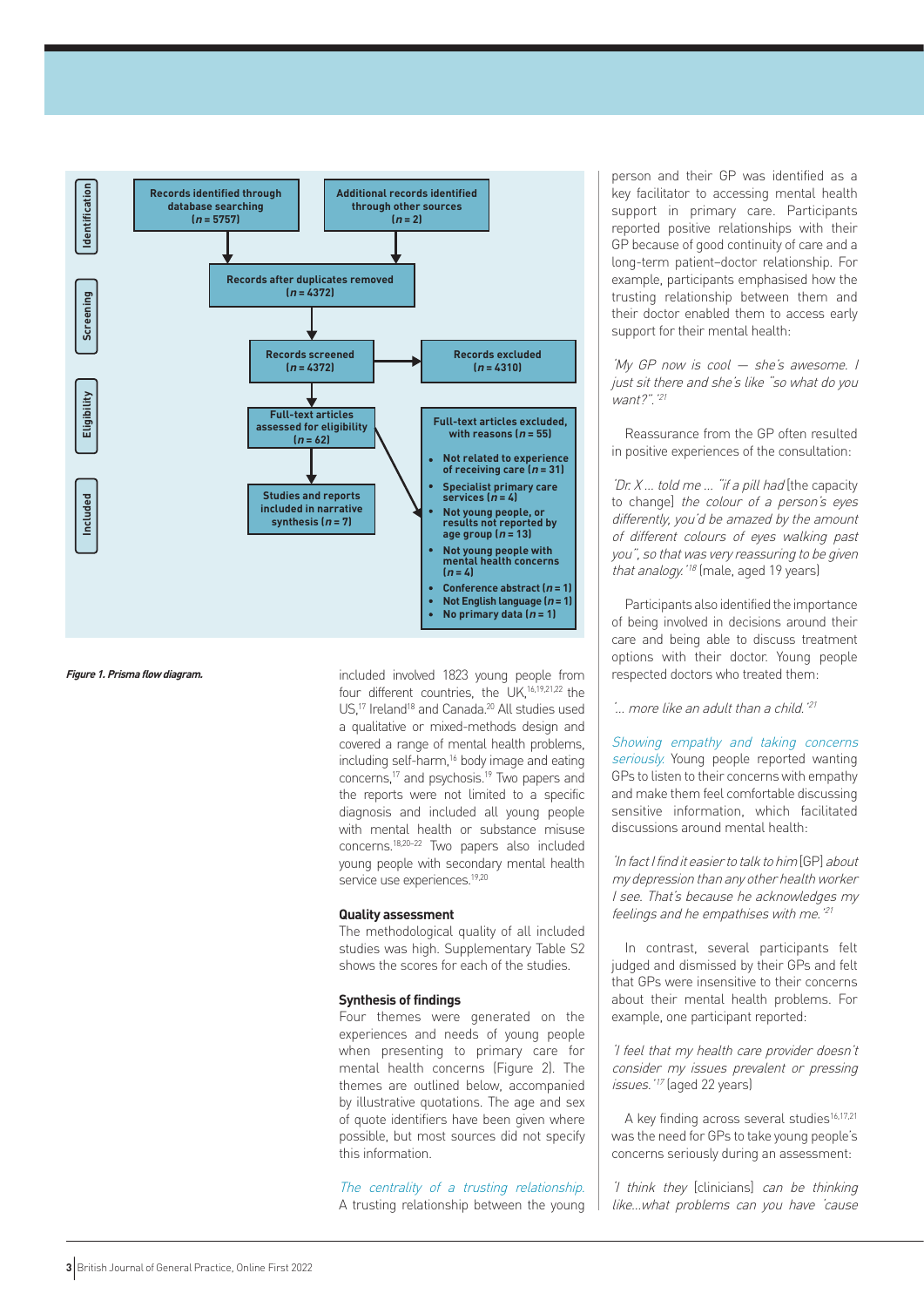## **Table 1. Description of included articles**

| Author                                                                 | Year of<br>publication | Country<br>of origin  | Aim                                                                                                                                                  | Population                                                                                                                                                                                                                                                                 | <b>Study design</b>                                               | Research design<br>and methods                                                                                                                                                   | Quality |
|------------------------------------------------------------------------|------------------------|-----------------------|------------------------------------------------------------------------------------------------------------------------------------------------------|----------------------------------------------------------------------------------------------------------------------------------------------------------------------------------------------------------------------------------------------------------------------------|-------------------------------------------------------------------|----------------------------------------------------------------------------------------------------------------------------------------------------------------------------------|---------|
| Bailey et al <sup>16</sup>                                             | 2019                   | <b>UK</b>             | To explore why young people<br>present to primary care with<br>self-harm and how self-harm<br>consultations in primary care<br>can be improved       | Young people with experience<br>of self-harm aged 16-25 years<br>$[n = 15]$                                                                                                                                                                                                | Mixed methods<br>(qualitative data<br>relevant to<br>this review  | Focus groups with young<br>people, GPs, and practice<br>nurses<br>Qualitative data analysed<br>using thematic analysis                                                           | High    |
| Kaitz et al <sup>17</sup>                                              | 2020                   | <b>US</b>             | To explore women's barriers<br>to discussing body image<br>concerns with their primary<br>care professionals                                         | Female college students aged<br>18-35 years $(n = 102)$ (results<br>reported by age)                                                                                                                                                                                       | Open-ended<br>questionnaire                                       | Data analysed using the<br>consensual qualitative<br>research method                                                                                                             | High    |
| Leahy et al <sup>18</sup>                                              | 2018                   | Ireland               | To examine the role of<br>the GP in addressing<br>youth mental health<br>problems                                                                    | Young people seeking help for<br>mental health and substance<br>misuse problems $(n = 20)$ – no<br>specific information on age<br>range, but 'young people' was<br>defined as 11-25 years and<br>descriptors associated with<br>quotes included age<br>(range 19-23 years) | Mixed methods<br>(qualitative data<br>relevant to this<br>reviewl | Semi-structured<br>interviews analysed<br>with thematic analysis                                                                                                                 | High    |
| Lester et $al^{19}$                                                    | 2012                   | England,<br><b>UK</b> | To explore service user's<br>perspectives of early<br>intervention services and<br>primary care                                                      | Young people with first-episode<br>psychosis aged 18-33 years<br>$(n = 21)$ (results reported<br>by age)                                                                                                                                                                   | Longitudinal<br>qualitative                                       | Semi-structured<br>interviews analysed<br>using a constructivist<br>grounded theory approach                                                                                     | High    |
| Schraeder et al <sup>20</sup>                                          | 2017                   | Canada                | To explore the role<br>of the family<br>physician in youth's<br>mental health care                                                                   | Young people aged between<br>12 and 15 years receiving<br>care at children's mental<br>health services $[n=10]$                                                                                                                                                            | Qualitative<br>interview                                          | Qualitative interviews<br>analysed using<br>constructivist<br>grounded theory                                                                                                    | High    |
| Right Here<br>Report;<br>French et $al^{21}$                           | 2011                   | England,<br><b>UK</b> | To explore young people's<br>experiences of visiting their<br>GP and the responses they<br>would like regarding their<br>mental health and wellbeing | Young people aged between<br>16 and 25 years $(n = 172)$                                                                                                                                                                                                                   | Mixed methods<br>(qualitative data<br>relevant to<br>this review  | Questionnaires, focus<br>group and interviews                                                                                                                                    | High    |
| Scottish Youth<br>Parliament<br>Report;<br>Burgess et al <sup>22</sup> | 2016                   | Scotland.<br>UK       | To explore young people's<br>views on issues around<br>mental health and<br>accessing services                                                       | Young people aged between<br>12 and 25 years $(n = 1483)$                                                                                                                                                                                                                  | Mixed methods                                                     | Surveys and focus groups<br>with young people<br>Thematic analysis was<br>used to analyse qualitative<br>data and descriptive<br>statistics used to analyse<br>quantitative data | High    |

you're, what, 15 or something but no one knows what is happening at home.'1<sup>6</sup>

Being given time to talk. Participants from different studies<sup>16,17,20,21</sup> reported feeling rushed during GP consultations about mental health concerns. They felt that usual standard consultation time was not long enough to adequately discuss their mental health, either because of the short nature of the consultation or not being given the chance to talk. Young people reported positive experiences when granted a longer consultation to talk about their mental health:

'Another thing that really helps is that he is really calm, like he doesn't hurry you along. If I was to go in there for a couple of things he wouldn't say "right, you need to hurry up"… he wouldn't say anything like that, he just lets me be.<sup>21</sup>

Barriers to accessing mental health support in primary care. Young people across several studies reported not seeking mental health support from their GP because of the perception that GPs should only be consulted for physical health problems:17,18,20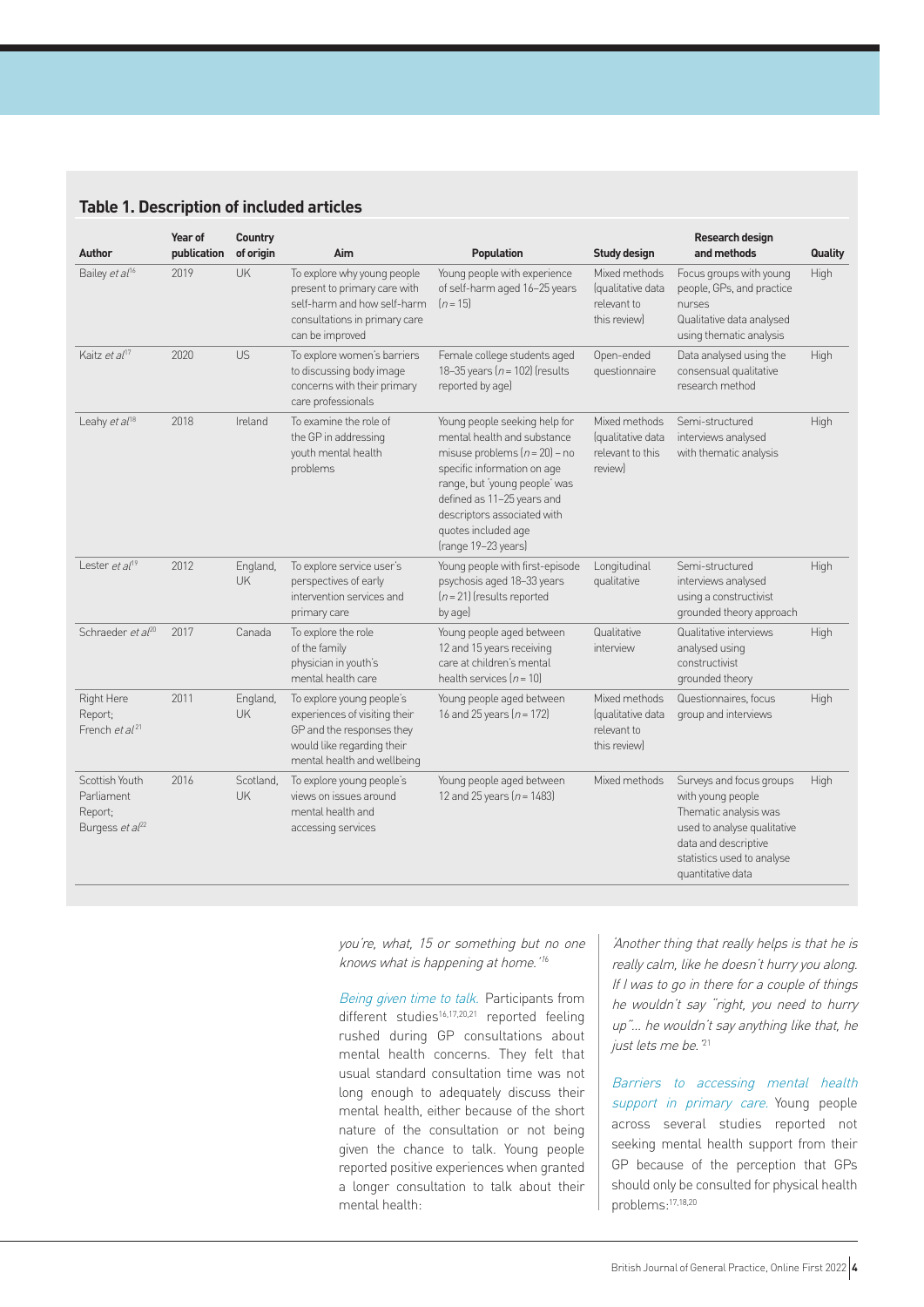

**Figure 2. Overview of themes.** 

'I don't think doctors know as much about [mental health]. Because they have no experience …'<sup>20</sup>

Accessing mental health care through the GP was hampered by previous negative experiences. For example one young person said:

'When I sought help from the GP he basically said that... it was just a phase I was going through!<sup>22</sup>

Others felt that their GP did not have a patient-centred approach to care and so did not take their needs into account. In some cases, this was linked to poor communication:

'I have had several referrals to CAMHS. The first time the GP didn't really inform me what CAMHS was. All they said was "I'm going to make this referral" and they spoke into a speaker phone and that was it.  $21$ 

Several studies also mentioned young people found GPs 'were quick to put a pen to paper'21 and prescribe medication, rather than explore other treatment options.

## **DISCUSSION**

## **Summary**

To the authors' knowledge, this is the first review to synthesise evidence on the experiences and needs of young people visiting their general practice for mental health care. Young people with or without a mental health diagnosis or prior mental health service experience were more likely to have a positive experience of sharing their mental health concerns if they had a trusting relationship with their GP, if their GP was empathetic, took their concerns seriously, and took time to listen to them. A lack of these qualities was associated with negative experiences, in addition to the perception that GPs were too quick to prescribe medication. Perceiving that GPs did not know much about mental health problems was an identified barrier for young people engaging with their GP.

## **Strengths and limitations**

This review was conducted according to PRISMA guidelines,<sup>11</sup> and screening, selection, extraction, and quality appraisal was undertaken by two independent reviewers. Grey literature was included, which enhanced the richness of findings. Themes were agreed on within a diverse team consisting of different professional backgrounds: social science, psychiatry, psychology, primary care, and applied health services research, which enhances the trustworthiness of findings.23

Although the quality of all seven studies included was high, evidence from Western settings only limits the generalisability and transferability of findings to middleand lower-income primary care settings. With no access to primary data, it was not possible to verify all participant details. For example, it appears that some were receiving additional support alongside input from their GP. This may be a confounding factor in their experiences and/or responses regarding the support they received for their mental health from their GP.

## **Comparison with existing literature**

The positive experiences young people had during GP consultations in this review are all related to GPs' 'relational skills' that Rocque and Leanza<sup>24</sup> have identified as being important for patients of any age and with any health problem when communicating with their primary care physician. Empathy and providing time to talk are linked to good listening, understanding, and compassion, which are central in managing people with mental health conditions.<sup>25</sup> As many young people dislike talking about their feelings, emotions, or thoughts, 26,27 empathy and unrushed appointments are even more crucial for this patient group who normally are reluctant in engaging with health care professionals for their mental health.<sup>27</sup>

GPs' interpersonal and communication skills are also essential for building trust in the GP-patient relationship.<sup>28</sup> A trusting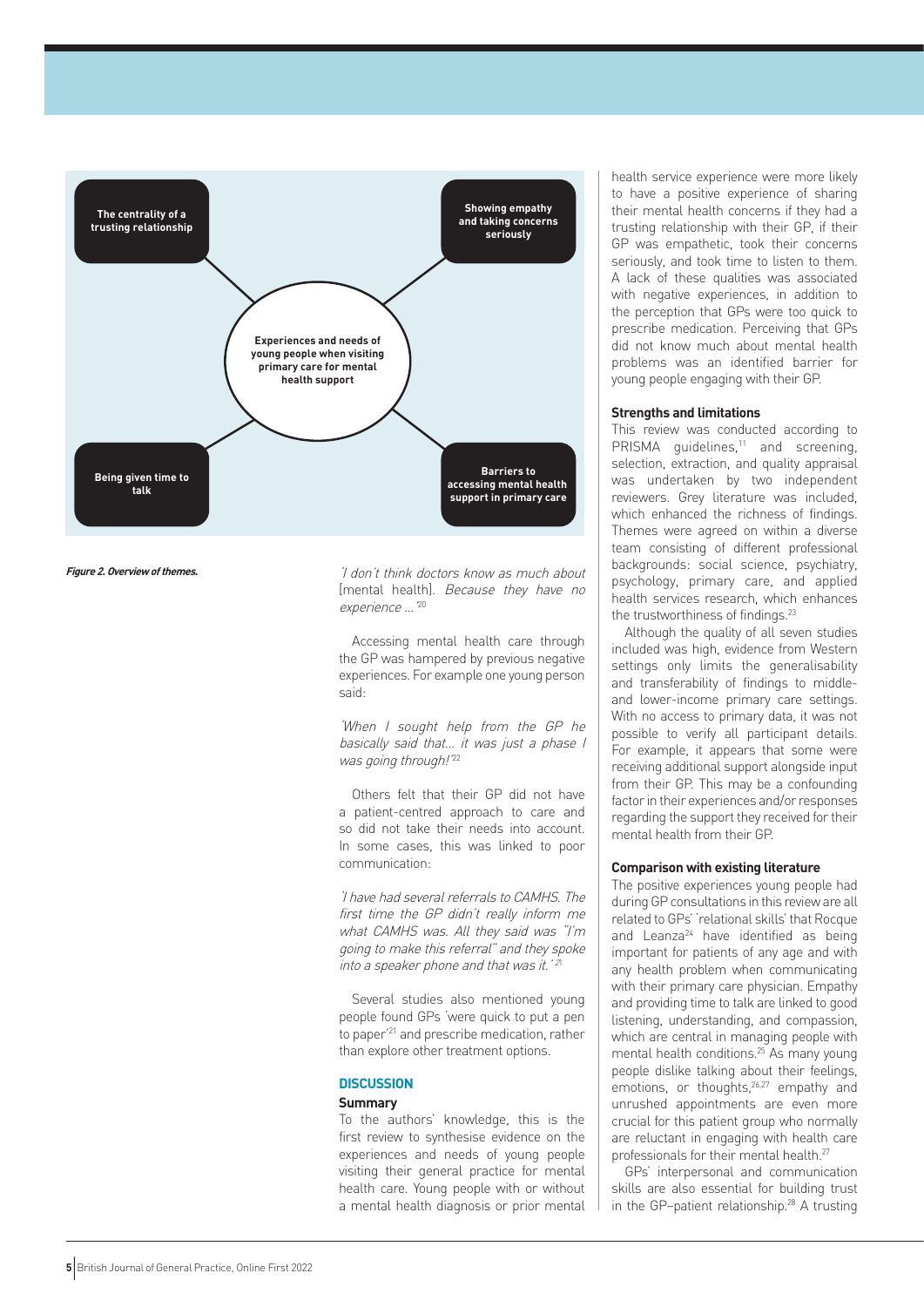#### **Funding**

Helena Tuomainen and Swaran P. Singh are funded by the National Institute for Health Research (NIHR) Applied Research Centre (ARC) West Midlands. Faraz Mughal is funded by a NIHR Doctoral Fellowship (NIHR300957) and was supported by a NIHR School for Primary Care Research GP Career Progression Fellowship. The views expressed in this paper are those of the authors and not necessarily those of the NHS, NIHR, or the Department of Health and Social Care.

#### **Ethical approval**

None required.

## **Provenance**

Freely submitted; externally peer reviewed.

## **Competing interests**

Faraz Mughal was a RCGP Clinical Fellow in Mental Health from 2015 to 2020. The other authors have declared no competing interests.

## **Acknowledgements**

The authors would like to thank Samantha Johnson (specialist librarian, University of Warwick) who assisted with search strategy development.

## **Open access**

This article is Open Access: CC BY 4.0 licence ([http://creativecommons.org/](http://creativecommons.org/licences/by/4.0/) [licences/by/4.0/](http://creativecommons.org/licences/by/4.0/)).

## **Discuss this article**

Contribute and read comments about this article: **[bjgp.org/letters](http://bjgp.org/letters)**

relationship with the GP can also be built over time through continuity of care, but seeing different GPs may disrupt this, and may result in a breakdown in trust. For young people a trusting relationship is key for discussing more sensitive issues , such as those linked to mental health.29 In a recent Australian survey targeting 12- to 24-year-olds, relational continuity with the same GP resulted in better engagement and access, and more positive attitudes to navigating the health system.30

The identified barriers for mental health support in primary care are directly associated with some of the key barriers GPs face caring for young people with mental health problems, including lack of time, knowledge, mental health providers, and resources.<sup>31</sup> Time restrictions directly have an impact on the sensitive task of recognition, diagnosis, and management of problems that is required to avoid referral to stretched specialist services.31,32 Some GPs may be knowledgeable about general mental health conditions, but many feel ill equipped to assess and manage more complex problems in young people, including suicide risk.33 Some of the young people in the included studies had prior mental health service experience. In these instances, poor information flow and communication by secondary care may have a negative impact on the care provided by GPs.34

'Recurvisity' defined by Rogers et al describes how future demand for services and the process of help-seeking is determined by a patient's previous experiences. $35$  In line with this, the current study identified that prior negative experiences of consulting GPs affected young people's future help-seeking.

## **Implications for practice and research**

GPs require the ability to maintain continuity of care with young people with mental health concerns, including unhurried consultations. This enables effective interpersonal communication, and the development of rapport and a trusting relationship: a core priority for the Royal College of General Practitioners.<sup>36</sup> Making sure every contact counts and acknowledging that there is no health without mental health is one way to build rapport and to improve communication about mental health between GPs and young people.

The COVID-19 pandemic has increased the use of remote or virtual online consultations.37,38 There are indications that remote consultation may facilitate engagement in some patient groups.39 More research is needed, however, to establish whether young people find it acceptable to consult their GP remotely for their mental health.

Since April 2021, new funding has become available for the option of employing mental health professionals within primary care networks via the NHS Additional Roles Reimbursement Scheme.40 Strategic planning of this new mental health practitioner role may support GPs in the management of mental health concerns in young people, closer to home.<sup>1</sup> Future research needs to explore the perspectives of GPs on supporting young people with mental health concerns, and how they can best manage young people, including those from different cultural and socioeconomic backgrounds within a primary care network context. The incidence rates of young people presenting to primary care for mental health problems over time should be accurately monitored and evaluated.

In conclusion, to conduct high-quality and effective mental health consultations with young people in primary care it is important that young people are given the opportunity to develop a trusting relationship with their GP through unhurried consultations and continuity of care. Various barriers to accessing timely support in primary care need to be overcome to improve young people's experiences of accessing mental health care.